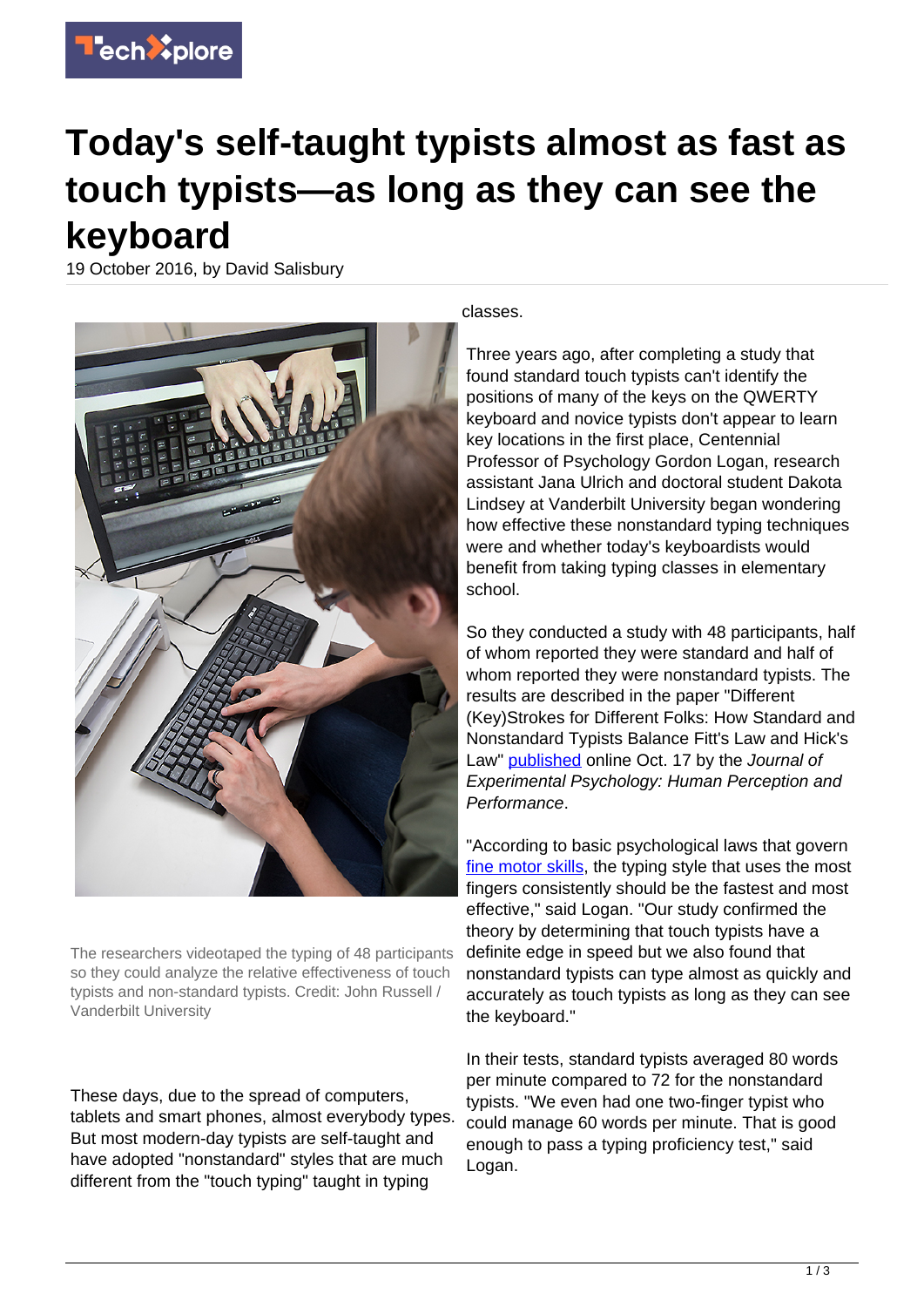

In addition, the researchers point out that most of the typing people do these days involves composing messages, not directly copying printed material, which is the basis of typing speed tests. In an unpublished test, they found that a skilled typist who could type at 78 words per minute slowed down to 45 words per minute when composing messages. This suggests that the speed difference between standard and nonstandard typists probably does not have much impact on messaging and similar activities.

Based on their results, the researchers question whether schools should invest in teaching typing to children at an earlier age. "The benefits of earlier training may not be large enough to outweigh the costs the typist and educational system would have to pay," Logan said. "Similarly, our results raise the question of the value of remedial training for nonstandard typists."

One of the surprises the researchers got was the discovery that 14 of the 24 typists who said they were standard typists were actually nonstandard typists. Citing another study that found 90 percent of its subjects were nonstandard, the researchers commented, "Perhaps standard typists are a rare breed."



people aren't really aware of which fingers they use to type which letters. So the researchers were not surprised when a number of people who claimed to be standard typists turned out to actually use non-standard techniques. Credit: Logan Laboratory / Vanderbilt **University** 

The researchers tested the keyboard knowledge of both groups and found them both to be incomplete and inaccurate. Standard typists, on average, could correctly identify 17 keys, got four incorrect and omitted five. Nonstandard typists correctly identified 15 keys, got seven incorrect and omitted five.

"Neither group had enough explicit knowledge of the keyboard to support their demonstrated speed," the researchers state. "Both groups seem able to type without thinking about letters, keys and movements, having handed that off to the motor system."

By analyzing how the typists' performance changed when the keyboard was obscured, the researchers discovered that the nonstandard typists rely on their vision much more than standard typists. When the keyboard was obscured the speed and accuracy of the nonstandard typists dropped while that of the standard typists remained about the same.

Although this reliance on vision increases the nonstandard typist's speed, it does come at a cost. For example, the nonstandard typists can't watch the keyboard and screen at the same time, and spotty monitoring of the screen could mean that they don't catch as many errors as they type. According to the researchers, how significant these costs are is a matter for future research.

Provided by Vanderbilt University

At the beginning of the study participants where shown this color-coded illustration of a keyboard and fingers and asked if they used their fingers to type matching colored keys. If they said 'yes' they were classified as standard touch typists. If they said 'no' they were classified as nonstandard typists. Logan's research has found that